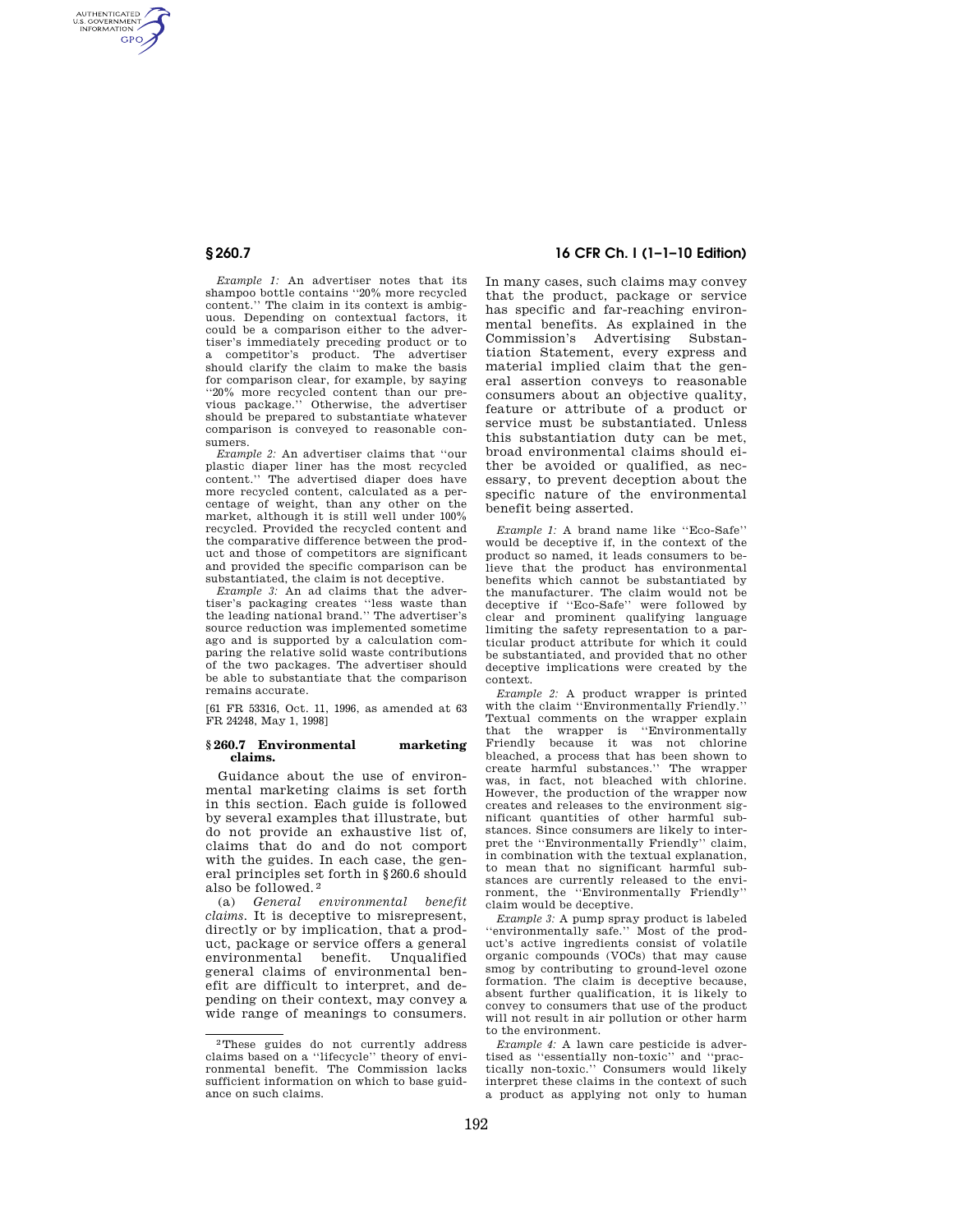health effects but also to the product's environmental effects. Since the claims would likely convey to consumers that the product does not pose any risk to humans or the environment, if the pesticide in fact poses a significant risk to humans or environment, the claims would be deceptive.

*Example 5:* A product label contains an environmental seal, either in the form of a globe icon, or a globe icon with only the text ''Earth Smart'' around it. Either label is likely to convey to consumers that the product is environmentally superior to other products. If the manufacturer cannot substantiate this broad claim, the claim would be deceptive. The claims would not be deceptive if they were accompanied by clear and prominent qualifying language limiting the environmental superiority representation to the particular product attribute or attributes for which they could be substantiated, provided that no other deceptive implications were created by the context.

*Example 6:* A product is advertised as ''environmentally preferable.'' This claim is likely to convey to consumers that this product is environmentally superior to other products. If the manufacturer cannot substantiate this broad claim, the claim would be deceptive. The claim would not be deceptive if it were accompanied by clear and prominent qualifying language limiting the environmental superiority representation to the particular product attribute or attributes for which it could be substantiated, provided that no other deceptive implications were created by the context.

(b) *Degradable/biodegradable/ photodegradable:* It is deceptive to misrepresent, directly or by implication, that a product or package is degradable, biodegradable or photodegradable. An unqualified claim that a product or package is degradable, biodegradable or photodegradable should be substantiated by competent and reliable scientific evidence that the entire product or package will completely break down and return to nature, i.e., decompose into elements found in nature within a reasonably short period of time after customary disposal. Claims of degradability, biodegradability or photodegradability should be qualified to the extent necessary to avoid consumer deception about:

(1) The product or package's ability to degrade in the environment where it is customarily disposed; and

(2) The rate and extent of degradation.

*Example 1:* A trash bag is marketed as "degradable," with no qualification or other disclosure. The marketer relies on soil burial tests to show that the product will decompose in the presence of water and oxygen. The trash bags are customarily disposed of in incineration facilities or at sanitary landfills that are managed in a way that inhibits degradation by minimizing moisture and oxygen. Degradation will be irrelevant for those trash bags that are incinerated and, for those disposed of in landfills, the marketer does not possess adequate substantiation that the bags will degrade in a reasonably short period of time in a landfill. The claim is therefore deceptive.

*Example 2:* A commercial agricultural plastic mulch film is advertised as ''Photodegradable'' and qualified with the phrase, ''Will break down into small pieces if left uncovered in sunlight.'' The claim is supported by competent and reliable scientific evidence that the product will break down in a reasonably short period of time after being exposed to sunlight and into sufficiently small pieces to become part of the soil. The qualified claim is not deceptive. Because the claim is qualified to indicate the limited extent of breakdown, the advertiser need not meet the elements for an unqualified photodegradable claim, i.e., that the product will not only break down, but also will decompose into elements found in nature.

*Example 3:* A soap or shampoo product is advertised as ''biodegradable,'' with no qualification or other disclosure. The manufacturer has competent and reliable scientific evidence demonstrating that the product, which is customarily disposed of in sewage systems, will break down and decompose into elements found in nature in a short period of time. The claim is not deceptive.

*Example 4:* A plastic six-pack ring carrier is marked with a small diamond. Many state laws require that plastic six-pack ring carriers degrade if littered, and several state laws also require that the carriers be marked with a small diamond symbol to indicate that they meet performance standards for degradability. The use of the diamond, by itself, does not constitute a claim of degradability. 3

(c) *Compostable.* (1) It is deceptive to misrepresent, directly or by implication, that a product or package is compostable. A claim that a product or

<sup>&</sup>lt;sup>3</sup>The guides' treatment of unqualified degradable claims is intended to help prevent consumer deception and is not intended to establish performance standards for laws intended to ensure the degradability of products when littered.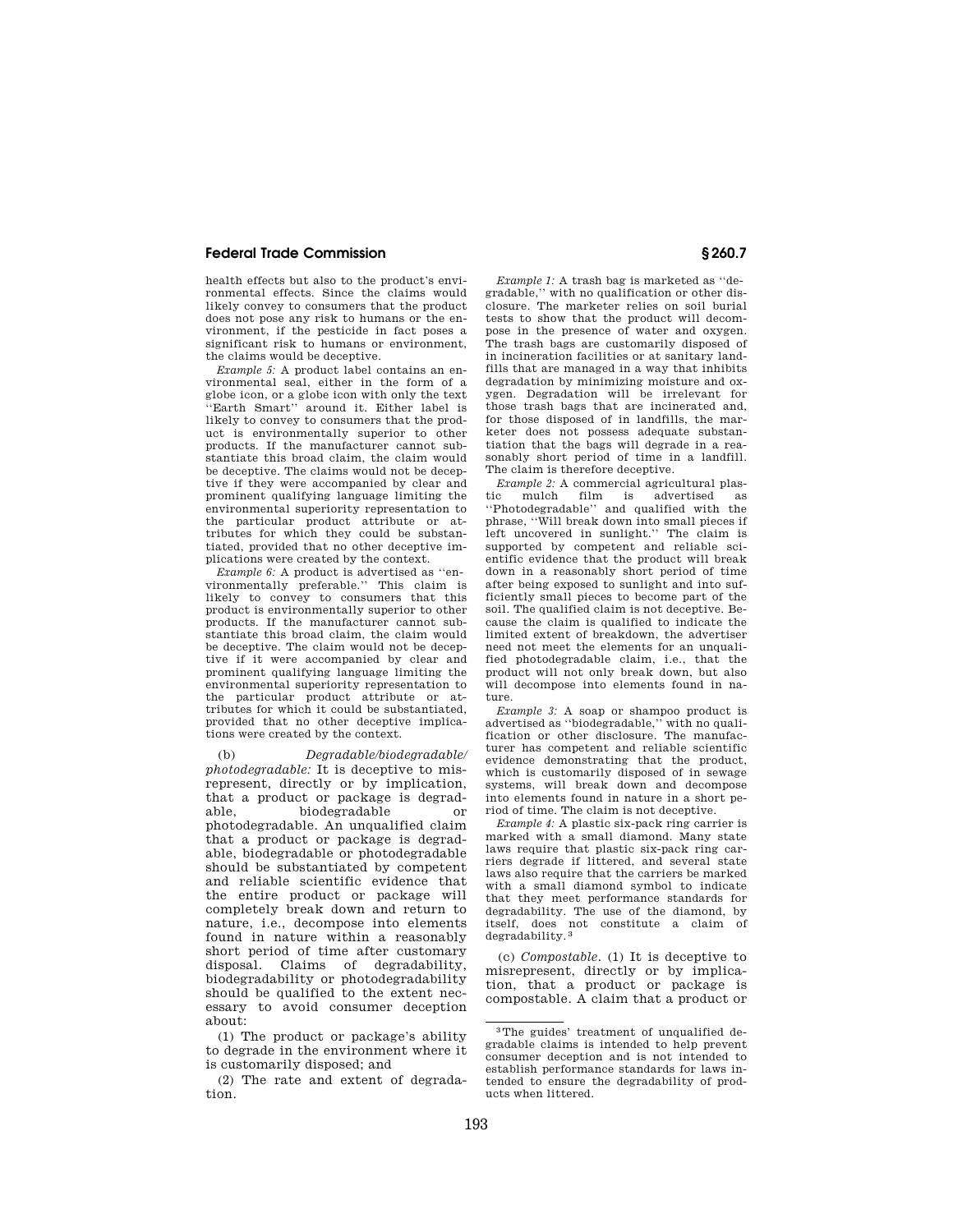package is compostable should be substantiated by competent and reliable scientific evidence that all the materials in the product or package will break down into, or otherwise become part of, usable compost (e.g., soil-conditioning material, mulch) in a safe and timely manner in an appropriate composting program or facility, or in a home compost pile or device. Claims of compostability should be qualified to the extent necessary to avoid consumer deception. An unqualified claim may be deceptive if:

(i) The package cannot be safely composted in a home compost pile or device; or

(ii) The claim misleads consumers about the environmental benefit provided when the product is disposed of in a landfill.

(2) A claim that a product is compostable in a municipal or institutional composting facility may need to be qualified to the extent necessary to avoid deception about the limited availability of such composting facilities.

*Example 1:* A manufacturer indicates that its unbleached coffee filter is compostable. The unqualified claim is not deceptive provided the manufacturer can substantiate that the filter can be converted safely to usable compost in a timely manner in a home compost pile or device. If this is the case, it is not relevant that no local municipal or institutional composting facilities exist.

*Example 2:* A lawn and leaf bag is labeled as ''Compostable in California Municipal Yard Trimmings Composting Facilities.'' The bag contains toxic ingredients that are released into the compost material as the bag breaks down. The claim is deceptive if the presence of these toxic ingredients prevents the compost from being usable.

*Example 3:* A manufacturer makes an unqualified claim that its package is compostable. Although municipal or institutional composting facilities exist where the product is sold, the package will not break down into usable compost in a home compost pile or device. To avoid deception, the manufacturer should disclose that the package is not suitable for home composting.

*Example 4:* A nationally marketed lawn and leaf bag is labeled ''compostable.'' Also printed on the bag is a disclosure that the bag is not designed for use in home compost piles. The bags are in fact composted in yard trimmings composting programs in many communities around the country, but such programs are not available to a substantial majority of consumers or communities

# **§ 260.7 16 CFR Ch. I (1–1–10 Edition)**

where the bag is sold. The claim is deceptive because reasonable consumers living in areas not served by yard trimmings programs may understand the reference to mean that composting facilities accepting the bags are available in their area. To avoid deception, the claim should be qualified to indicate the limited availability of such programs, for example, by stating, ''Appropriate facilities may not exist in your area.'' Other examples of adequate qualification of the claim include providing the approximate percentage of communities or the population for which such programs are available.

*Example 5:* A manufacturer sells a disposable diaper that bears the legend, ''This diaper can be composted where solid waste composting facilities exist. There are currently [X number of] solid waste composting facilities across the country.'' The claim is not deceptive, assuming that composting facilities are available as claimed and the manufacturer can substantiate that the diaper can be converted safely to usable compost in solid waste composting facilities.

*Example 6:* A manufacturer markets yard trimmings bags only to consumers residing in particular geographic areas served by county yard trimmings composting programs. The bags meet specifications for these programs and are labeled, ''Compostable Yard Trimmings Bag for County Composting Programs.'' The claim is not deceptive. Because the bags are compostable where they are sold, no qualification is required to indicate the limited availability of composting facilities.

(d) *Recyclable.* It is deceptive to misrepresent, directly or by implication, that a product or package is recyclable. A product or package should not be marketed as recyclable unless it can be collected, separated or otherwise recovered from the solid waste stream for reuse, or in the manufacture or assembly of another package or product, through an established recycling program. Unqualified claims of recyclability for a product or package may be made if the entire product or package, excluding minor incidental components, is recyclable. For products or packages that are made of both recyclable and non-recyclable components, the recyclable claim should be adequately qualified to avoid consumer deception about which portions or components of the product or package are recyclable. Claims of recyclability should be qualified to the extent necessary to avoid consumer deception about any limited availability of recycling programs and collection sites. If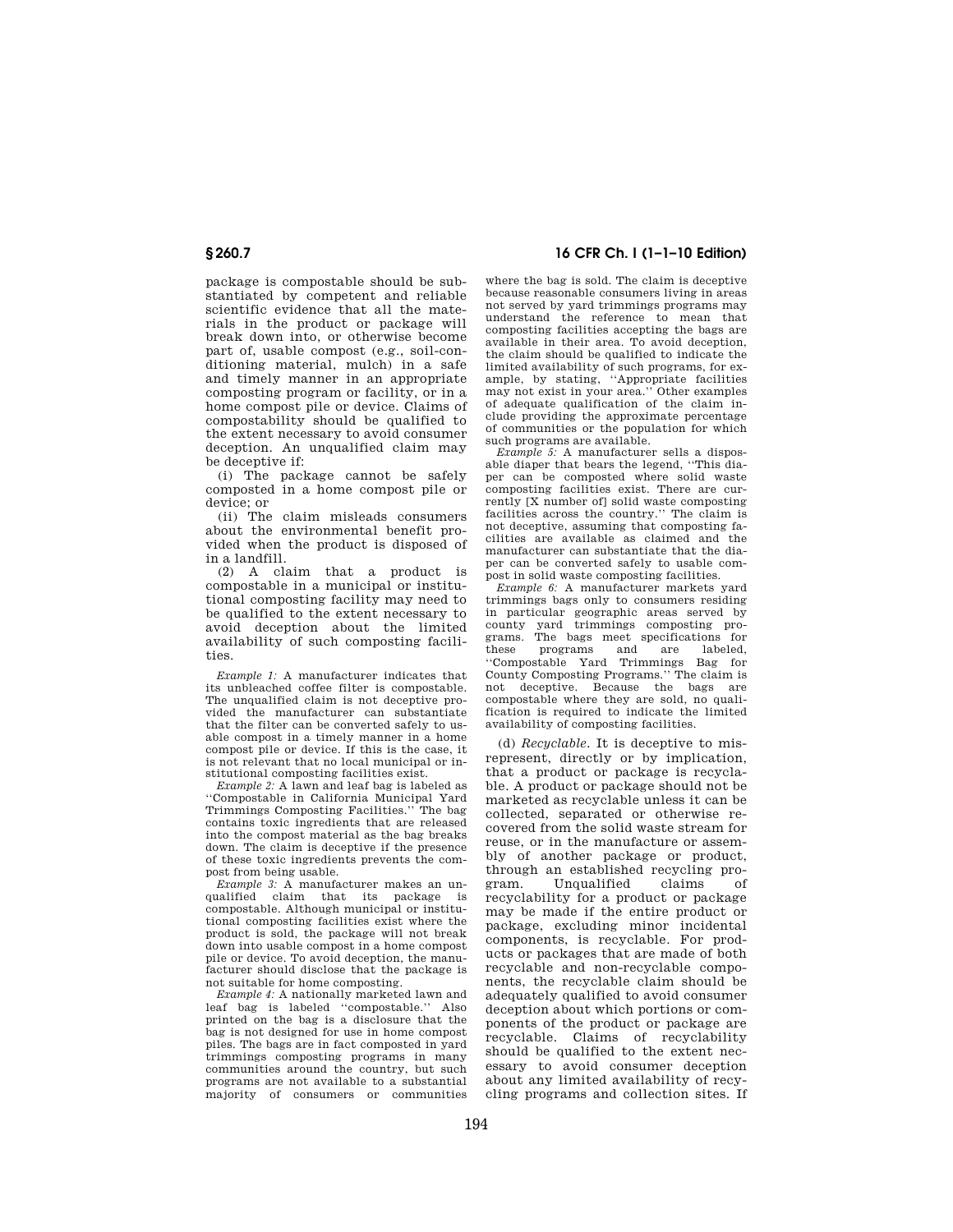an incidental component significantly limits the ability to recycle a product or package, a claim of recyclability would be deceptive. A product or package that is made from recyclable material, but, because of its shape, size or some other attribute, is not accepted in recycling programs for such material, should not be marketed as recyclable. 4

*Example 1:* A packaged product is labeled with an unqualified claim, ''recyclable.'' It is unclear from the type of product and other context whether the claim refers to the product or its package. The unqualified claim is likely to convey to reasonable consumers that all of both the product and its packaging that remain after normal use of the product, except for minor, incidental components, can be recycled. Unless each such message can be substantiated, the claim should be qualified to indicate what portions are recyclable.

*Example 2:* A nationally marketed 8 oz. plastic cottage-cheese container displays the Society of the Plastics Industry (SPI) code (which consists of a design of arrows in a triangular shape containing a number and abbreviation identifying the component plastic resin) on the front label of the container, in close proximity to the product name and logo. The manufacturer's conspicuous use of the SPI code in this manner constitutes a recyclability claim. Unless recycling facilities for this container are available to a substantial majority of consumers or communities, the claim should be qualified to disclose the limited availability of recycling programs for the container. If the SPI code, without more, had been placed in an inconspicuous location on the container (e.g., embedded in the bottom of the container) it would not constitute a claim of recyclability.

*Example 3:* A container can be burned in incinerator facilities to produce heat and power. It cannot, however, be recycled into another product or package. Any claim that

the container is recyclable would be deceptive.

*Example 4:* A nationally marketed bottle bears the unqualified statement that it is ''recyclable.'' Collection sites for recycling the material in question are not available to a substantial majority of consumers or communities, although collection sites are established in a significant percentage of communities or available to a significant per-centage of the population. The unqualified claim is deceptive because, unless evidence shows otherwise, reasonable consumers living in communities not served by programs may conclude that recycling programs for the material are available in their area. To avoid deception, the claim should be qualified to indicate the limited availability of programs, for example, by stating ''This bottle may not be recyclable in your area,'' or ''Recycling programs for this bottle may not exist in your area.'' Other examples of adequate qualifications of the claim include providing the approximate percentage of communities or the population to whom programs are available.

*Example 5:* A paperboard package is marketed nationally and labeled, ''Recyclable where facilities exist.'' Recycling programs for this package are available in a significant percentage of communities or to a significant percentage of the population, but are not available to a substantial majority of consumers. The claim is deceptive because, unless evidence shows otherwise, reasonable consumers living in communities not served by programs that recycle paperboard packaging may understand this phrase to mean that such programs are available in their area. To avoid deception, the claim should be further qualified to indicate the limited availability of programs, for example, by using any of the approaches set forth in Example 4 above.

*Example 6:* A foam polystyrene cup is marketed as follows: ''Recyclable in the few communities with facilities for foam polystyrene cups.'' Collection sites for recycling the cup have been established in a half-dozen major metropolitan areas. This disclosure illustrates one approach to qualifying a claim adequately to prevent deception about the limited availability of recycling programs where collection facilities are not established in a significant percentage of communities or available to a significant percentage of the population. Other examples of adequate qualification of the claim include providing the number of communities with programs, or the percentage of communities or the population to which programs are available.

<sup>4</sup>The Mercury-Containing and Rechargeable Battery Management Act establishes uniform national labeling requirements regarding certain types of nickel-cadmium rechargeable and small lead-acid rechargeable batteries to aid in battery collection and recycling. The Battery Act requires, in general, that the batteries must be labeled with the three-chasing-arrows symbol or a comparable recycling symbol, and the statement ''Battery Must Be Recycled Or Disposed Of Properly.'' 42 U.S.C. 14322(b). Batteries labeled in accordance with this federal statute are deemed to be in compliance with these guides.

*Example 7:* A label claims that the package 'includes some recyclable material." The package is composed of four layers of different materials, bonded together. One of the layers is made from the recyclable material,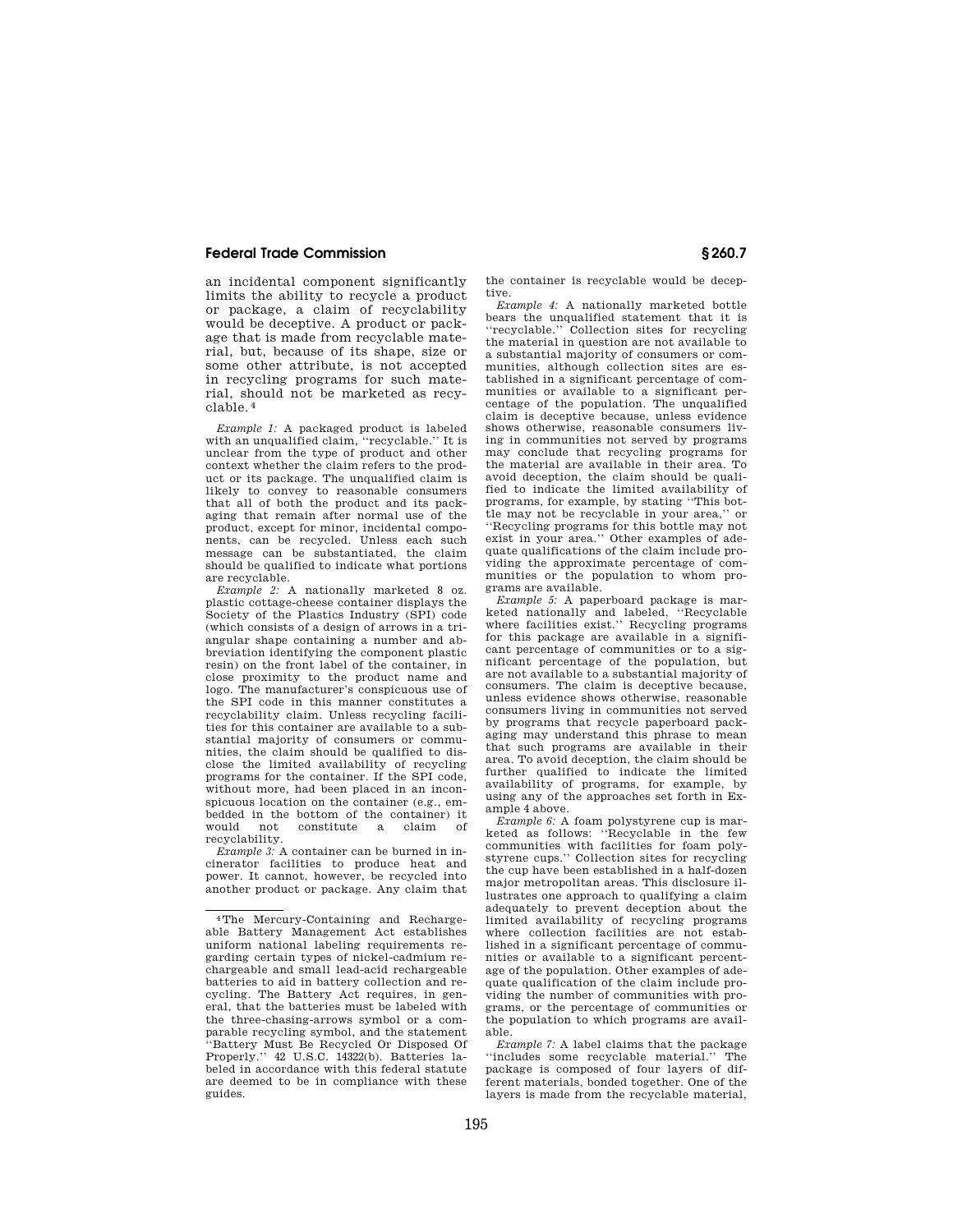but the others are not. While programs for recycling this type of material are available to a substantial majority of consumers, only a few of those programs have the capability to separate the recyclable layer from the non-recyclable layers. Even though it is technologically possible to separate the layers, the claim is not adequately qualified to avoid consumer deception. An appropriately qualified claim would be, ''includes material recyclable in the few communities that collect multi-layer products.'' Other examples of adequate qualification of the claim include providing the number of communities with programs, or the percentage of communities or the population to which programs are available.

*Example 8:* A product is marketed as having a ''recyclable'' container. The product is distributed and advertised only in Missouri. Collection sites for recycling the container are available to a substantial majority of Missouri residents, but are not yet available nationally. Because programs are generally available where the product is marketed, the unqualified claim does not deceive consumers about the limited availability of recycling programs.

*Example 9:* A manufacturer of one-time use photographic cameras, with dealers in a substantial majority of communities, collects those cameras through all of its dealers. After the exposed film is removed for processing, the manufacturer reconditions the cameras for resale and labels them as follows: ''Recyclable through our dealership network.'' This claim is not deceptive, even though the cameras are not recyclable through conventional curbside or drop off recycling programs.

*Example 10:* A manufacturer of toner cartridges for laser printers has established a recycling program to recover its cartridges exclusively through its nationwide dealership network. The company advertises its cartridges nationally as ''Recyclable. Contact your local dealer for details.'' The company's dealers participating in the recovery program are located in a significant number—but not a substantial majority—of communities. The ''recyclable'' claim is deceptive unless it contains one of the qualifiers set forth in Example 4. If participating dealers are located in only a few communities, the claim should be qualified as indicated in Example 6.

*Example 11:* An aluminum beverage can bears the statement ''Please Recycle.'' This statement is likely to convey to consumers that the package is recyclable. Because collection sites for recycling aluminum beverage cans are available to a substantial majority of consumers or communities, the claim does not need to be qualified to indicate the limited availability of recycling programs.

## **§ 260.7 16 CFR Ch. I (1–1–10 Edition)**

(e) *Recycled content.* (1) A recycled content claim may be made only for materials that have been recovered or otherwise diverted from the solid waste stream, either during the manufacturing process (pre-consumer), or after consumer use (post-consumer). To the extent the source of recycled content includes pre-consumer material, the manufacturer or advertiser must have substantiation for concluding that the pre-consumer material would otherwise have entered the solid waste stream. In asserting a recycled content claim, distinctions may be made between pre-consumer and post-consumer materials. Where such distinctions are asserted, any express or implied claim about the specific pre-consumer or post-consumer content of a product or package must be substantiated.

(2) It is deceptive to misrepresent, directly or by implication, that a product or package is made of recycled material, which includes recycled raw material, as well as used.<sup>5</sup> reconditioned and remanufactured components. Unqualified claims of recycled content may be made if the entire product or package, excluding minor, incidental components, is made from recycled material. For products or packages that are only partially made of recycled material, a recycled claim should be adequately qualified to avoid consumer deception about the amount, by weight, of recycled content in the finished product or package. Additionally, for products that contain used, reconditioned or remanufactured components, a recycled claim should be adequately qualified to avoid consumer deception about the nature of such components. No such qualification would be necessary in cases where it would be clear to consumers from the context that a product's recycled content consists of used, reconditioned or remanufactured components.

*Example 1:* A manufacturer routinely collects spilled raw material and scraps left over from the original manufacturing process. After a minimal amount of reprocessing, the manufacturer combines the spills and scraps with virgin material for use in further

 $5$ The term "used" refers to parts that are not new and that have not undergone any type of remanufacturing and/or reconditioning.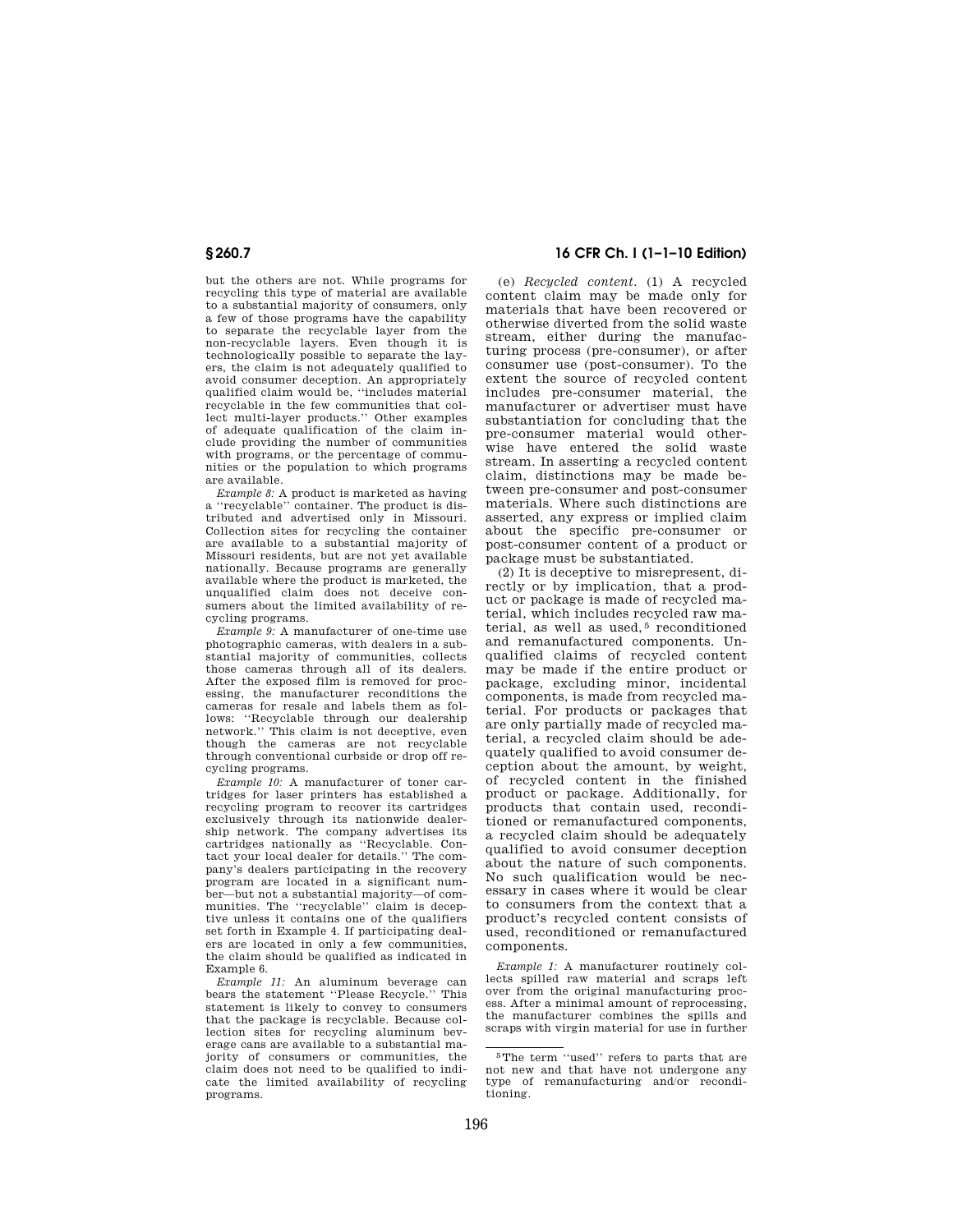production of the same product. A claim that the product contains recycled material is deceptive since the spills and scraps to which the claim refers are normally reused by industry within the original manufacturing process, and would not normally have entered the waste stream.

*Example 2:* A manufacturer purchases material from a firm that collects discarded material from other manufacturers and resells it. All of the material was diverted from the solid waste stream and is not normally reused by industry within the original manufacturing process. The manufacturer includes the weight of this material in its calculations of the recycled content of its products. A claim of recycled content based on this calculation is not deceptive because, absent the purchase and reuse of this material, it would have entered the waste stream.

*Example 3:* A greeting card is composed 30% by fiber weight of paper collected from consumers after use of a paper product, and 20% by fiber weight of paper that was generated after completion of the paper-making process, diverted from the solid waste stream, and otherwise would not normally have been reused in the original manufacturing process. The marketer of the card may claim either that the product ''contains 50% recycled fiber,'' or may identify the specific pre-consumer and/or post-consumer content by stating, for example, that the product ''contains 50% total recycled fiber, including 30% postconsumer.''

*Example 4:* A paperboard package with 20% recycled fiber by weight is labeled as con-taining ''20% recycled fiber.'' Some of the recycled content was composed of material collected from consumers after use of the original product. The rest was composed of overrun newspaper stock never sold to customers. The claim is not deceptive.

*Example 5:* A product in a multi-component package, such as a paperboard box in a shrink-wrapped plastic cover, indicates that it has recycled packaging. The paperboard box is made entirely of recycled material, but the plastic cover is not. The claim is deceptive since, without qualification, it suggests that both components are recycled. A claim limited to the paperboard box would not be deceptive.

*Example 6:* A package is made from layers of foil, plastic, and paper laminated together, although the layers are indistinguishable to consumers. The label claims that ''one of the three layers of this package is made of recycled plastic.'' The plastic layer is made entirely of recycled plastic. The claim is not deceptive provided the recycled plastic layer constitutes a significant component of the entire package.

*Example 7:* A paper product is labeled as containing ''100% recycled fiber.'' The claim is not deceptive if the advertiser can substantiate the conclusion that 100% by weight of the fiber in the finished product is recycled.

*Example 8:* A frozen dinner is marketed in a package composed of a cardboard box over a plastic tray. The package bears the legend, 'package made from 30% recycled material.' Each packaging component amounts to onehalf the weight of the total package. The box is 20% recycled content by weight, while the plastic tray is 40% recycled content by weight. The claim is not deceptive, since the average amount of recycled material is 30%.

*Example 9:* A paper greeting card is labeled as containing 50% recycled fiber. The seller purchases paper stock from several sources and the amount of recycled fiber in the stock provided by each source varies. Because the 50% figure is based on the annual weighted average of recycled material purchased from the sources after accounting for fiber loss during the production process, the claim is permissible.

*Example 10:* A packaged food product is labeled with a three-chasing-arrows symbol without any further explanatory text as to its meaning. By itself, the symbol is likely to convey that the packaging is both ''recyclable'' and is made entirely from recycled material. Unless both messages can be substantiated, the claim should be qualified as to whether it refers to the package's recyclability and/or its recycled content. If a "recyclable" claim is being made, the label may need to disclose the limited availability of recycling programs for the package. If a recycled content claim is being made and the packaging is not made entirely from recycled material, the label should disclose the percentage of recycled content.

*Example 11:* A laser printer toner cartridge containing 25% recycled raw materials and 40% reconditioned parts is labeled ''65% recycled content; 40% from reconditioned parts.'' This claim is not deceptive.

*Example 12:* A store sells both new and used sporting goods. One of the items for sale in the store is a baseball helmet that, although used, is no different in appearance than a brand new item. The helmet bears an unqualified ''Recycled'' label. This claim is deceptive because, unless evidence shows otherwise, consumers could reasonably believe that the helmet is made of recycled raw materials, when it is in fact a used item. An acceptable claim would bear a disclosure clearly stating that the helmet is used.

*Example 13:* A manufacturer of home electronics labels its video cassette recorders (''VCRs'') as ''40% recycled.'' In fact, each VCR contains 40% reconditioned parts. This claim is deceptive because consumers are unlikely to know that the VCR's recycled content consists of reconditioned parts.

*Example 14:* A dealer of used automotive parts recovers a serviceable engine from a vehicle that has been totaled. Without repairing, rebuilding, remanufacturing, or in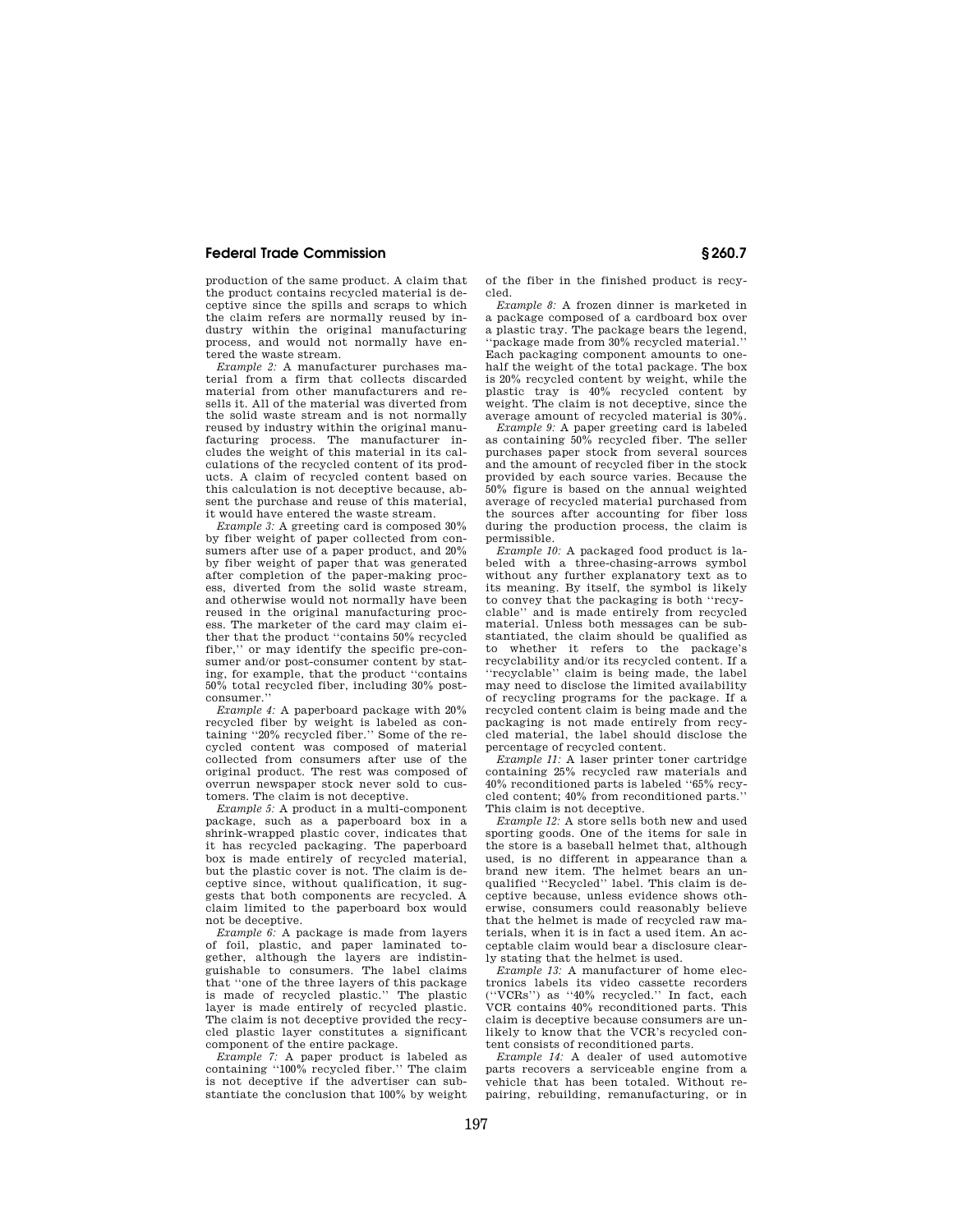any way altering the engine or its components, the dealer attaches a ''Recycled'' label to the engine, and offers it for resale in its used auto parts store. In this situation, an unqualified recycled content claim is not likely to be deceptive because consumers are likely to understand that the engine is used and has not undergone any rebuilding.

*Example 15:* An automobile parts dealer purchases a transmission that has been recovered from a junked vehicle. Eighty-five percent by weight of the transmission was rebuilt and 15% constitutes new materials. After rebuilding 6 the transmission in accordance with industry practices, the dealer packages it for resale in a box labeled ''Rebuilt Transmission,'' or ''Rebuilt Transmission (85% recycled content from rebuilt parts),'' or ''Recycled Transmission (85% recycled content from rebuilt parts).'' These claims are not likely to be deceptive.

(f) *Source reduction:* It is deceptive to misrepresent, directly or by implication, that a product or package has been reduced or is lower in weight, volume or toxicity. Source reduction claims should be qualified to the extent necessary to avoid consumer deception about the amount of the source reduction and about the basis for any comparison asserted.

*Example 1:* An ad claims that solid waste created by disposal of the advertiser's packaging is ''now 10% less than our previous package.'' The claim is not deceptive if the advertiser has substantiation that shows that disposal of the current package contributes 10% less waste by weight or volume to the solid waste stream when compared with the immediately preceding version of the package.

*Example 2:* An advertiser notes that disposal of its product generates ''10% less waste.'' The claim is ambiguous. Depending on contextual factors, it could be a comparison either to the immediately preceding product or to a competitor's product. The '10% less waste'' reference is deceptive unless the seller clarifies which comparison is intended and substantiates that comparison, or substantiates both possible interpretations of the claim.

## **§ 260.7 16 CFR Ch. I (1–1–10 Edition)**

(g) *Refillable:* It is deceptive to misrepresent, directly or by implication, that a package is refillable. An unqualified refillable claim should not be asserted unless a system is provided for the collection and return of the package for refill or the later refill of the package by consumers with product subsequently sold in another package. A package should not be marketed with an unqualified refillable claim, if it is up to the consumer to find new ways to refill the package.

*Example 1:* A container is labeled ''refill-able x times.'' The manufacturer has the capability to refill returned containers and can show that the container will withstand being refilled at least x times. The manufacturer, however, has established no collection program. The unqualified claim is deceptive because there is no means for collection and return of the container to the manufacturer for refill.

*Example 2:* A bottle of fabric softener states that it is in a ''handy refillable container.'' The manufacturer also sells a large-sized container that indicates that the consumer is expected to use it to refill the smaller container. The manufacturer sells the largesized container in the same market areas where it sells the small container. The claim is not deceptive because there is a means for consumers to refill the smaller container from larger containers of the same product.

(h) *Ozone safe and ozone friendly:* It is deceptive to misrepresent, directly or by implication, that a product is safe for or ''friendly'' to the ozone layer or the atmosphere. For example, a claim that a product does not harm the ozone layer is deceptive if the product contains an ozone-depleting substance.

*Example 1:* A product is labeled "ozone friendly." The claim is deceptive if the product contains any ozone-depleting substance, including those substances listed as Class I or Class II chemicals in Title VI of the Clean Air Act Amendments of 1990, Public Law 101– 549, and others subsequently designated by EPA as ozone-depleting substances. Chemicals that have been listed or designated as Class I are chlorofluorocarbons (CFCs), halons, carbon tetrachloride, 1,1,1-trichloro-<br>ethane, methyl bromide and ethane, methyl bromide hydrobromofluorocarbons (HBFCs). Chemicals that have been listed as Class II are hydrochlorofluorocarbons (HCFCs).

*Example 2:* An aerosol air freshener is labeled ''ozone friendly.'' Some of the product's ingredients are volatile organic compounds (VOCs) that may cause smog by contributing to ground-level ozone formation.

<sup>6</sup>The term ''rebuilding'' means that the dealer dismantled and reconstructed the transmission as necessary, cleaned all of its internal and external parts and eliminated rust and corrosion, restored all impaired, defective or substantially worn parts to a sound condition (or replaced them if necessary), and performed any operations required to put the transmission in sound working condition.